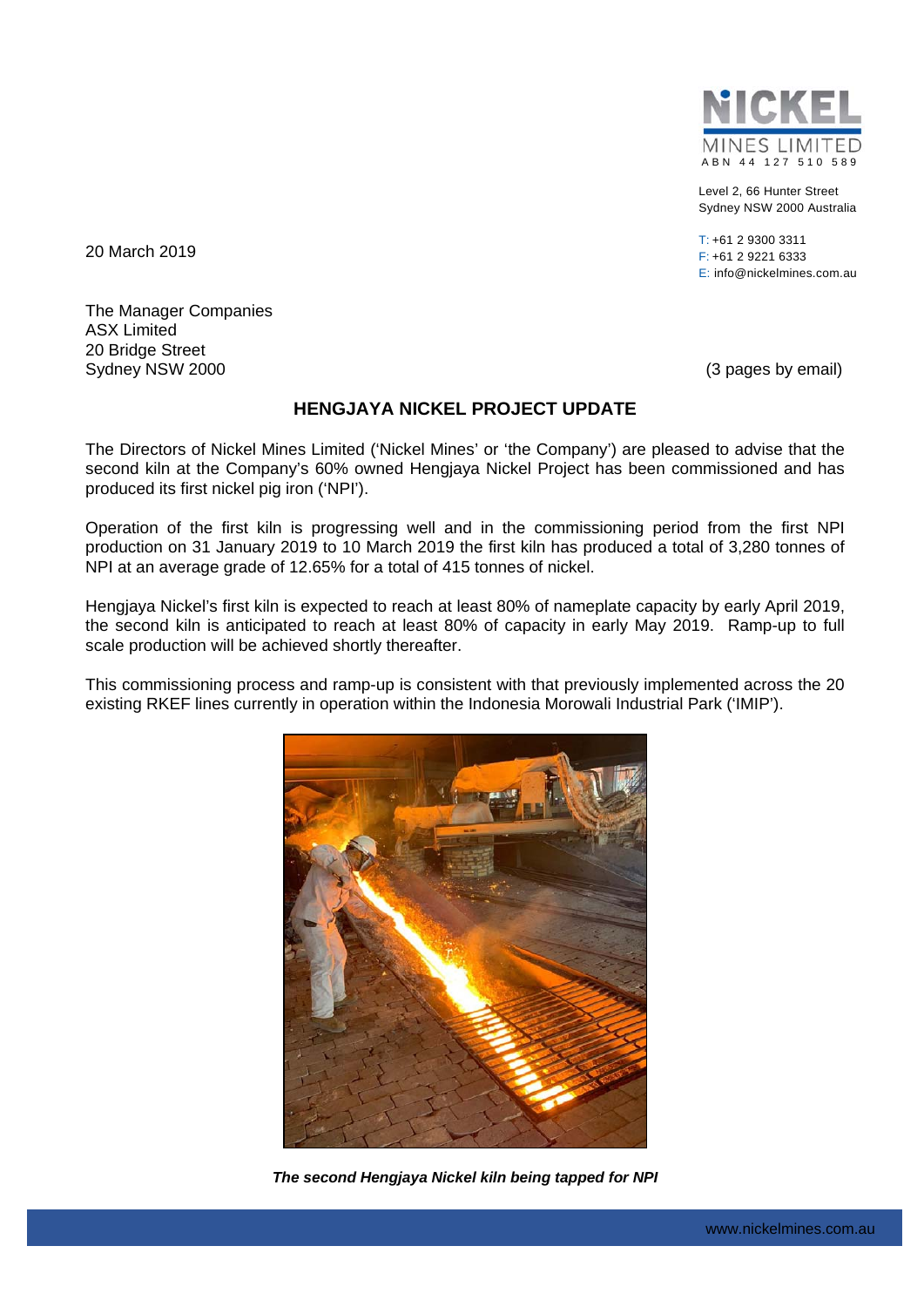

*NPI being poured into a crucible for direct hot transfer into IMIP stainless steel lines* 

As announced on 1 February 2019, construction of the Company's 17% owned Ranger Nickel Project has been expedited and commissioning of the first kiln is expected near the end of April 2019 with the second kiln to commence about 45 days later, well ahead of previous guidance of the September 2019 quarter.

Commenting on the commissioning of the second Hengjaya Nickel kiln, Managing Director Justin Werner said:

*"We are extremely pleased to announce production from the second kiln. Commissioning of both kilns will continue over the coming weeks and we look forward to providing further updates as we progress towards full scale production.* 

*Progress on the Ranger Nickel project also continues well ahead of schedule and brings Nickel Mines closer to its ambition to become a globally significant low cost nickel producer in partnership with our largest shareholder Shanghai Decent."* 

## **For further information please contact**

Justin Werner Cameron Peacock +62 813 8191 2391

Managing Director Investor Relations and Business Development jwerner@nickelmines.com.aucpeacock@nickelmines.com.au

pjn9845